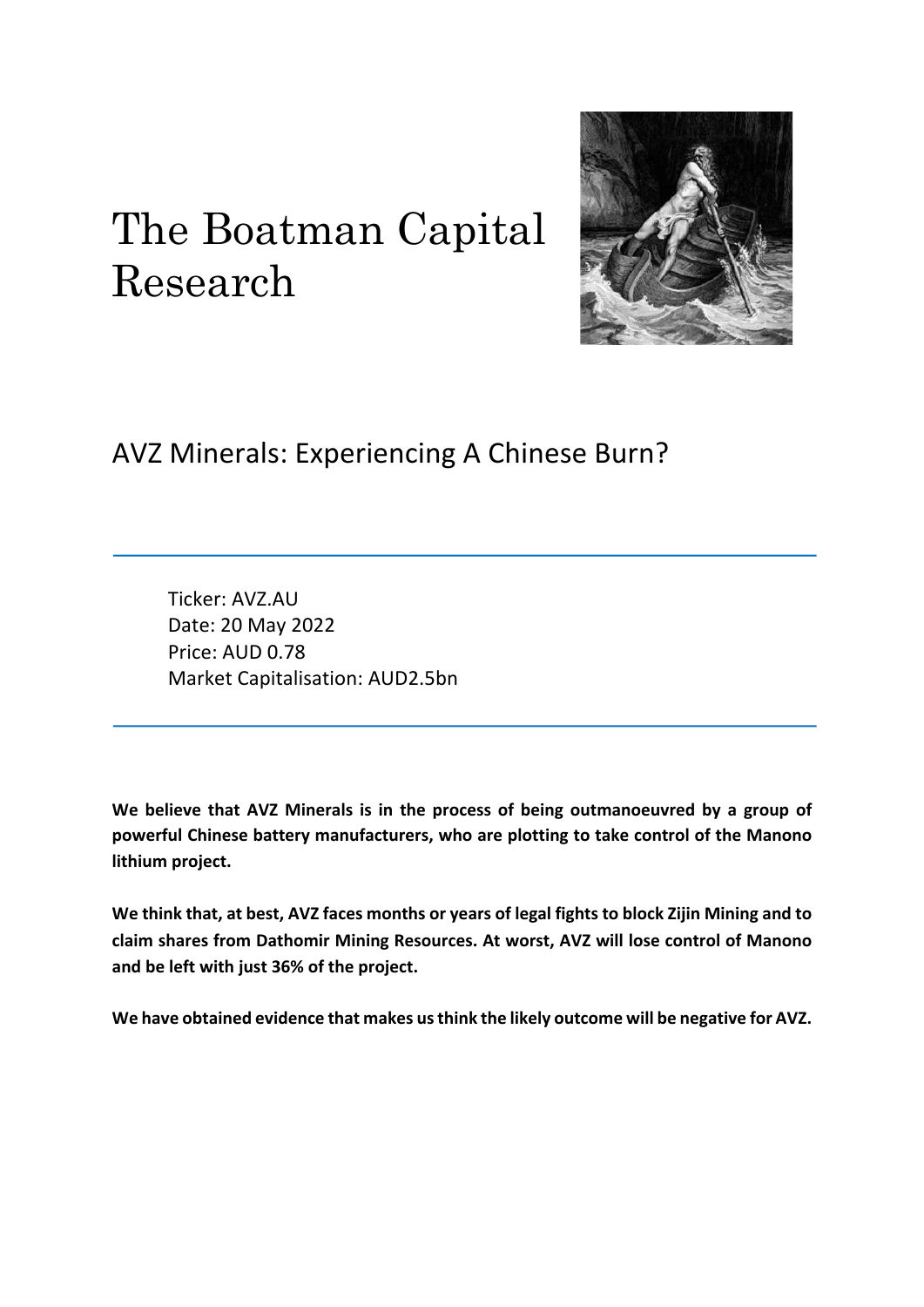#### **Disclaimer: Important. Please Read.**

This report has been prepared for information purposes only. It expresses the opinions of the authors and is being published because we believe it is in the public interest to do so.

This report, and the information it contains, should not be considered under any circumstances to be investment advice. By downloading and viewing this report, you agree that the information contained within shall not be construed as an offer, invitation, inducement or representation of any kind to buy or sell securities or any other financial instruments.

To the best of our ability and belief, all information contained in this report is accurate and reliable and is included in this report in good faith. Before taking action on any information contained in this report, the reader must do their own research and due diligence and reach their own conclusions. All expressions of opinion by the authors and The Boatman Capital Research are subject to change without notice and we do not undertake to update this report or the information, analysis or opinion within.

This report and the authors' opinions are based on publicly available facts, field research and information obtained during our due diligence process. To the best of our ability and belief, the information in this report has been obtained from public sources and is not from insiders or connected persons to the stock covered here.

By accessing the website of The Boatman Capital Research and/or viewing this report, you agree to hold The Boatman Capital Research and any individuals or entities associated with it blameless for losses that may result from the publication of information contained in this report. Under no circumstances will any individual or entity involved in the publication of this report be liable for direct or indirect trading losses.

The authors of this report and other individuals or entities directly related to The Boatman Capital Research may have holdings in stocks or financial instruments related to the information contained in this report. This may change at any time after publication.

By viewing this report, you agree to all the terms of use outlined above.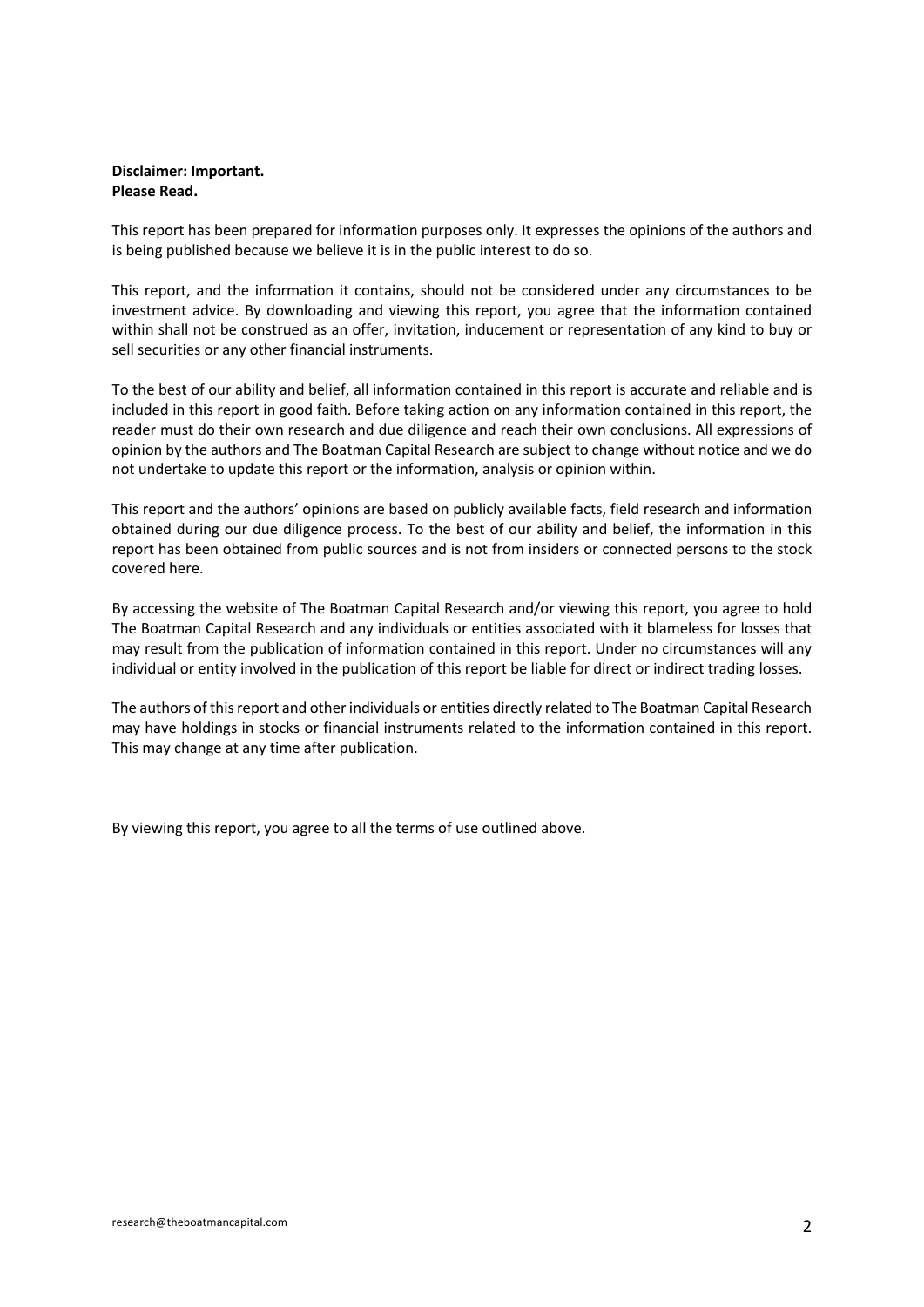#### **Executive Summary**

AVZ Minerals (ASX: AVZ) owns a controlling interest in the Manono lithium deposit in the Democratic Republic of Congo (DRC). Manono is reportedly the world's largest lithium resource. AVZ claims that it currently owns 75% of Dathcom Mining, the local entity that holds the Manono exploration rights, with the remaining 25% held by Cominiere, a state-owned DRC miner. But on May 11<sup>th</sup>, AVZ voluntarily suspended its shares amid a growing dispute over how much of the Manono project the Australian company actually controls.

The Boatman Capital first published a report on AVZ in July 2019 raising concerns about the Manono deal. We highlighted several corruption red flags in the award of the Manono license to Dathcom and pointed out that the beneficiaries of the deal with AVZ were hidden behind opaque offshore structures. In December 2021, the NGO Global Witness published a report on the DRC lithium sector that also raised concerns about AVZ's involvement in the Manono project.

AVZ says that it exercised options to acquire 15% of Dathcom from Dathomir Mining Resources in 2021 for a total of \$20 million, which took its stake from 60% to 75%. But this is now disputed. Media reports suggest that a DRC court struck down the deal last December and cancelled AVZ's share purchase.

Cominiere, AVZ's partner, also believes the Dathomir deal was cancelled. Minutes from Cominiere's AGM in April state that "Dathomir had backed out of this sale". It cannot be good news for AVZ when its own (state-owned) partner believes it does not own these shares. While AVZ continues to assert ownership over 75% of the Manono project, Dathomir, Cominiere and the DRC courts appear to believe otherwise.

Cominiere's AGM also revealed that Dathomir owes it a 5% stake in the project – meaning that even if AVZ were able to acquire the Dathomir shares, one-third of them are claimed by its partner.

Separately, China's Zijin Mining has acquired a 15% stake Dathcom from Cominiere – shares that AVZ had been planning to buy in the future. AVZ says that the Zijin deal is invalid as it holds pre-emption rights over Cominiere's stake. We have obtained a copy of the contract between Zijin and Cominiere, which confirms the transaction has been signed and sealed at a price of \$33.4 million.

We believe that AVZ Minerals is in the process of being outmanoeuvred by a group of powerful Chinese battery manufacturers, who are plotting to take control of the Manono lithium project. The documents presented in this report (the Zijin-Cominiere contract; the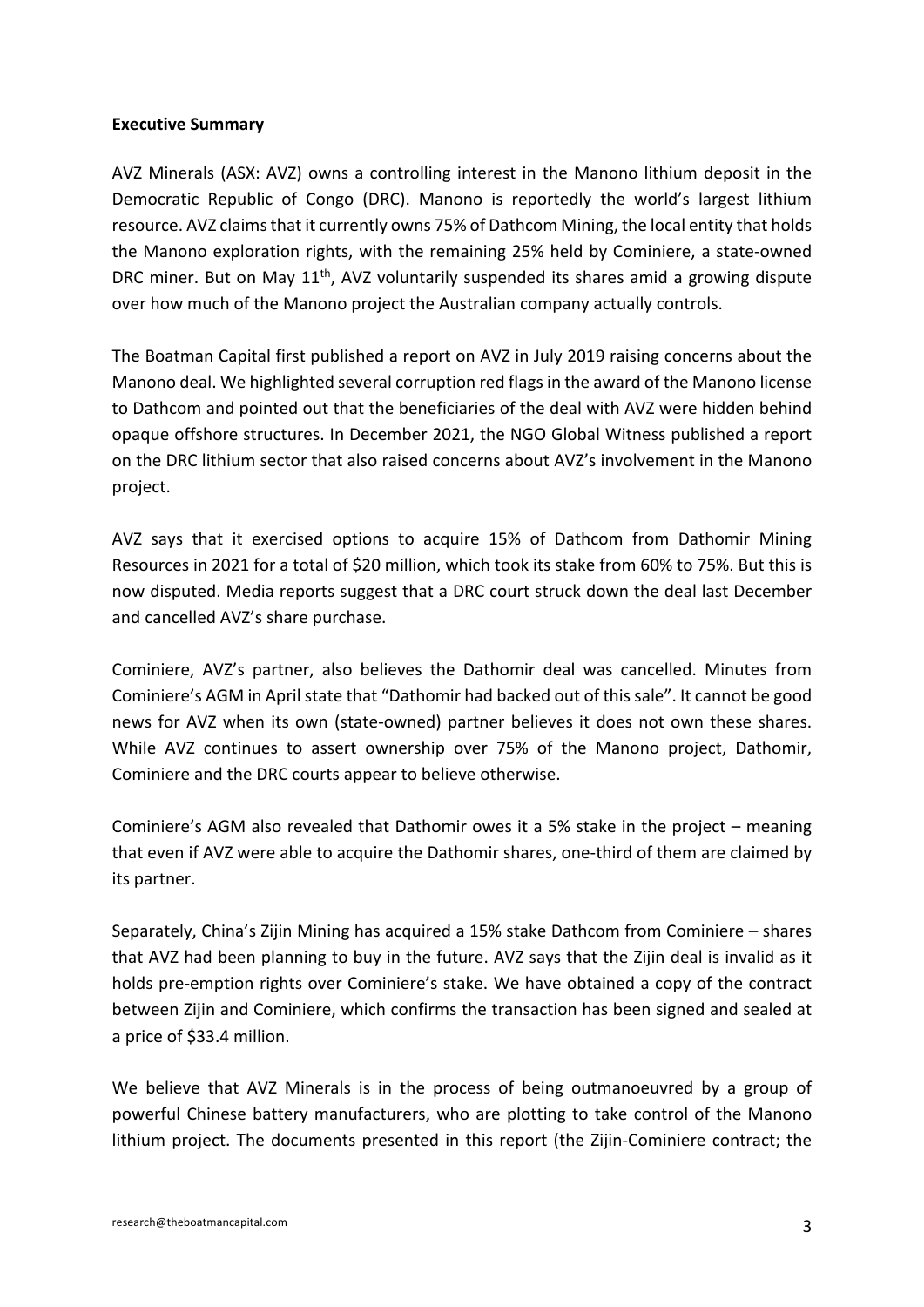Dathomir-Cominieire loan agreement; and the Cominiere AGM minutes) suggest that investors are right to be concerned about this dispute.

We think that, at best, AVZ faces months or years of legal fights to block Zijin Mining and to claim shares from Dathomir Mining Resources. At worst, AVZ will lose control of Manono and be left with just 36% of the project. Based on the evidence presented in this report, we think the likely outcome will be negative for AVZ.

AVZ must have known about these issues for months, but the company does not appear to have made any disclosures regarding either dispute until May 4<sup>th</sup>. Neither does it appear that AVZ has told investors that 5% of the Dathomir stake may be owed to Cominiere.

The recent share price collapse and suspension of trading demonstrates that clarity on who owns Manono is materially significant and, therefore, we think that AVZ could be vulnerable to shareholder lawsuits if the company has previously failed to disclose these disputes.

Finally, there is an element of poetic justice about this situation. AVZ can claim that the Zijin/Dathomir claims are vexatious, false and without merit but what did the company expect? AVZ benefited from what may have been a corrupt deal that stripped the former owner of Manono of its license. Now the Chinese and new DRC Government appear to be scheming to do the same again. Live by the sword, die by the sword.

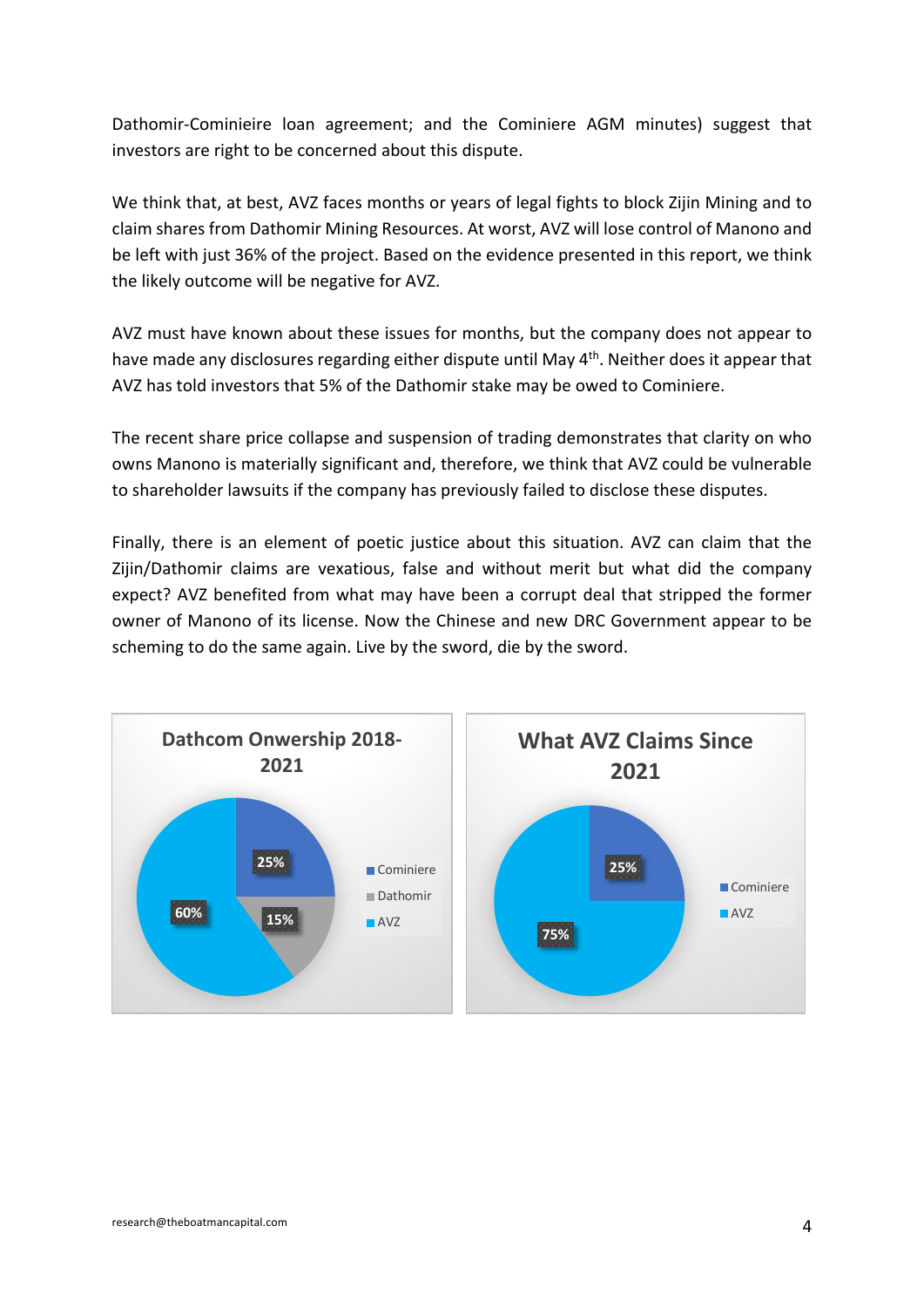

*Copies of the relevant documents are available as an appendix.*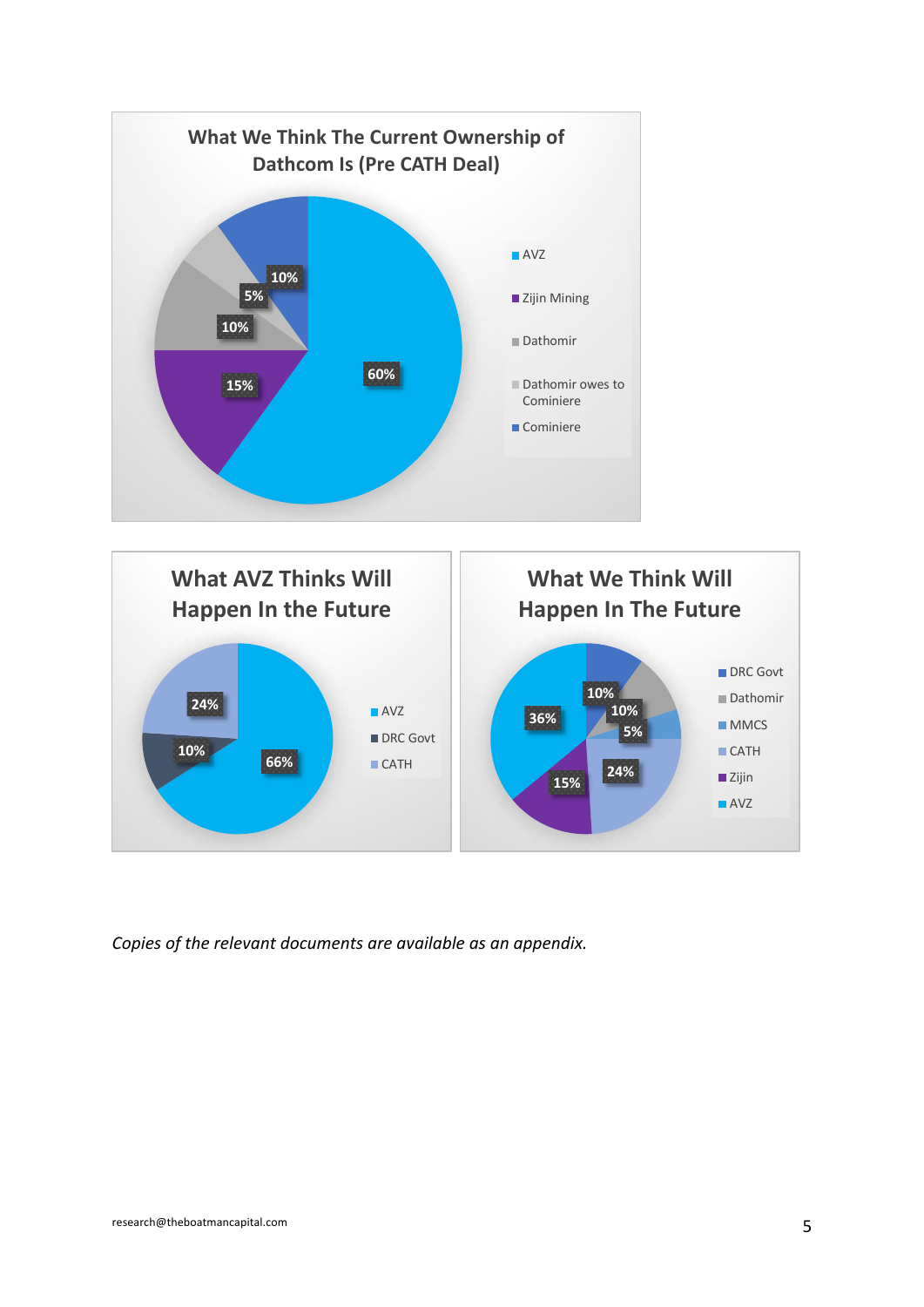#### **Background**

AVZ Minerals is an Australian-listed miner that is (currently) the majority owner of the world's largest lithium resource<sup>1</sup>. The Manono lithium mine in the Democratic Republic of Congo (DRC) has been estimated to hold a total resource of 401 million tonnes at a grade of 1.63% lithium oxide.

AVZ bought into the Manono project in 2016, buying a 60% stake in Dathcom Mining – a DRCbased company that holds the local exploration permit. The stake was bought from Dathomir Mining Resources, an opaque company that was owned via various offshore entities. The other partner in the Manono project was Cominiere, a state-owned miner.

The timeline of events leading to AVZ's acquisition of the Manono stake raised several red flags and, in a report published in July 2019, we questioned whether the license could have been obtained corruptly. The previous owner of the Manono license was stripped of it in 2016 and, within a couple of months, it had been given to the Dathcom/Dathomir partnership instead. At that point, Dathcom had existed for just two months and had no apparent mining/exploration expertise. Dathomir had existed for only a few months longer and also had no obvious mining expertise.

We were concerned that AVZ had proceeded with the Manono deal regardless of the corruption red flags.

Our original report is here: https://theboatmancapital.com/wp-content/uploads/2021/06/Boatman-Report-on-AVZ-Minerals-July-2019.pdf

We called for an investigation into how the Manono license was awarded to Dathcom and Dathomir. We also asked AVZ to confirm the identity of Dathomir's ultimate beneficial owner (UBO) as we thought investors should know who was benefiting from the deal. We got no response from AVZ.

In December 2021, the NGO Global Witness published a report<sup>2</sup> on the DRC's lithium sector that highlighted environmental and corruption concerns. Global Witness referenced the Boatman's report and raised its own concerns about AVZ's involvement with Dathomir and Dathcom.

Global Witness wrote: "Because the ultimate beneficial owner of Dathomir Mining Resources is not publicly disclosed, it has been unclear who has ultimately benefited from payments made to the company by AVZ. In situations like these, the opaque ownership structure can raise supply chain risks, in particular because it is unclear who was ultimately receiving monies for payments linked to the company."

<sup>1</sup> https://www.australianmining.com.au/news/avz-confirms-manono-as-worlds-largest-lithium-resource/

<sup>2</sup> https://www.globalwitness.org/en/campaigns/natural-resource-governance/renewable-energy-at-what-cost-a-closer-look-at-drcsnascent-lithium-sector/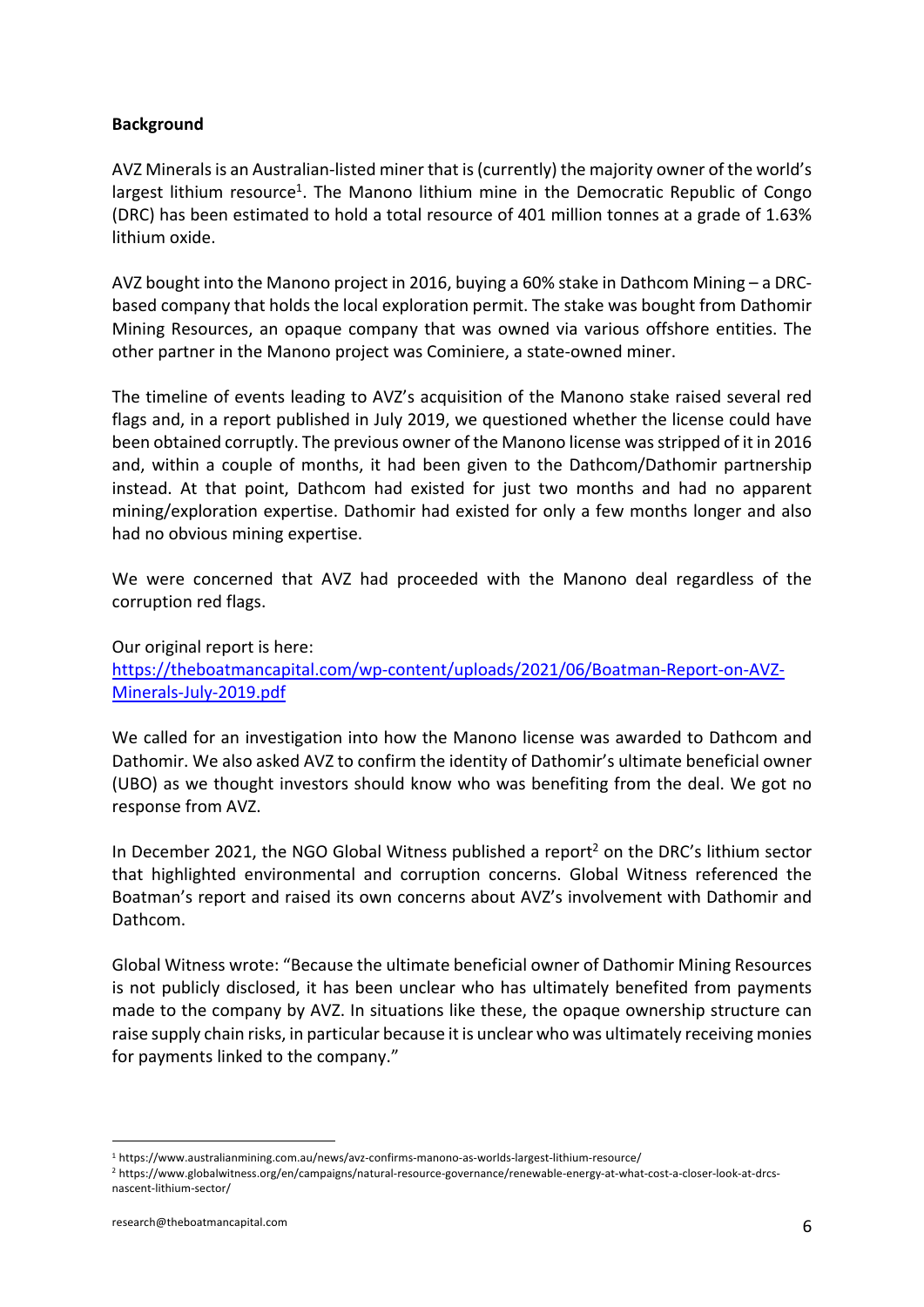AVZ told Global Witness that it had found no adverse information about Dathomir's owner and it had engaged in a due diligence process that found no "inappropriate links" to the regime of former DRC President Joseph Kabila.

Meanwhile, AVZ has continued to explore the Manono site and is developing plans to build a mine. The company's share price has soared and, on May 4th, it confirmed a mining license had been granted. AVZ has also agreed a deal with Suzhou CATH Energy Technologies (CATH), a Chinese battery maker, which will pay \$240 million to acquire a 24% stake in Dathcom. The CATH deal is due to close by the end of May.

AVZ seemed to be making progress but, on May 11th, the company's shares were voluntarily suspended following speculation that it could lose control of the Manono project.

#### **Who Owns Manono?**

Dathcom Mining, the local DRC entity that owns rights to the Manono asset, was initially a 70:30 joint venture between Dathomir Mining Resources and Cominiere. After AVZ bought into the project the Australian company owned 60% of Dathcom; Cominiere 30%; and Dathomir 10%. This later changed with a 5% stake shifting from Cominiere to Dathomir so their respective stakes were 25% and 15% (this turned out to be a loan, more on that below).



In July 2019, AVZ agreed an option deal with Dathomir to acquire a further 5% stake for \$5.5 million. It then agreed another option to acquire Dathomir's remaining 10% for \$15.5 million. AVZ appears to have exercised that option in August/September 2021 and the company has since told investors that it owns 75% of the Manono project.

In its interim results<sup>3</sup>, the company said: "During the period, AVZ increased its direct interest in the Manono Project from 60% to 75% by AVZI exercising the two put options granted by Dathomir Mining Resources SARLU ("Dathomir"); thereby securing Dathomir's minority 15% shareholding in Dathcom Mining SA ("Dathcom Mining") for US\$20 million (~A\$27 million).

<sup>3</sup>https://static1.squarespace.com/static/5934d2ae6b8f5beeb5ba23f3/t/623173e91b46f840ab87d863/1647408114567/20220316+Half+Ye arly+Report.pdf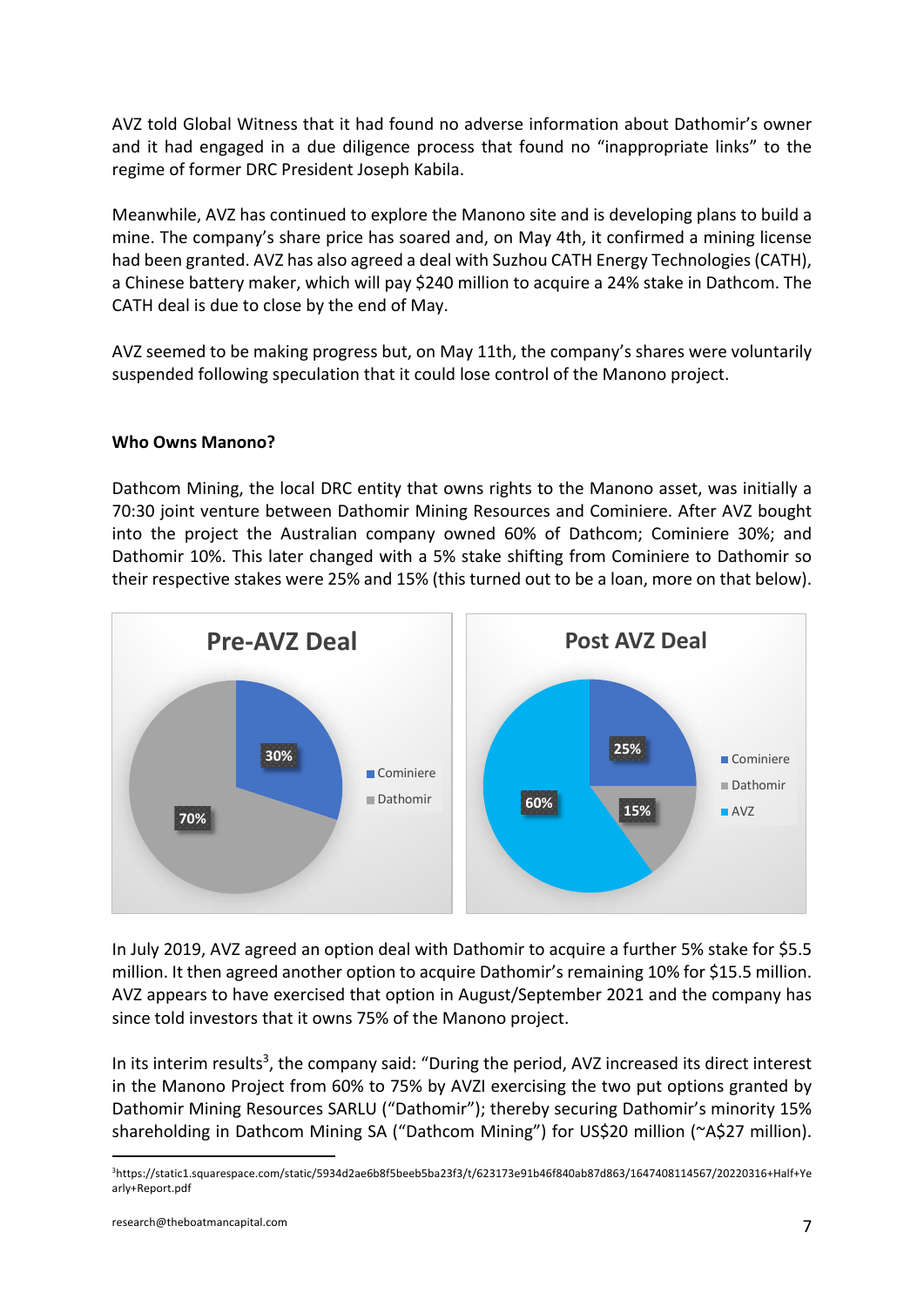Replacement share certificates in Dathcom Mining have been awarded and registered at the courts in the DRC."

The following chart is from an investor presentation<sup>4</sup> given by AVZ on May  $10<sup>th</sup>$ , the day before its shares were voluntarily suspended.



Source: AVZ Minerals 1-2-1 Conference Presentation 10 May 2022

The presentation also outlines how AVZ expects future ownership of Manono to change. It anticipates Cominiere giving 10% to the DRC government; CATH taking up its 24% stake; and AVZ ultimately acquiring Cominiere's remaining 15%. This scenario would give AVZ 66% of Dathcom; CATH 24%; and the DRC government 10%.



Source: AVZ Minerals 1-2-1 Conference Presentation 10 May 2022

But there are two problems with AVZ's scenario…

<sup>4</sup>https://static1.squarespace.com/static/5934d2ae6b8f5beeb5ba23f3/t/627aed9f85205544c612d1af/1652223399477/121+Conference+p resentation.pdf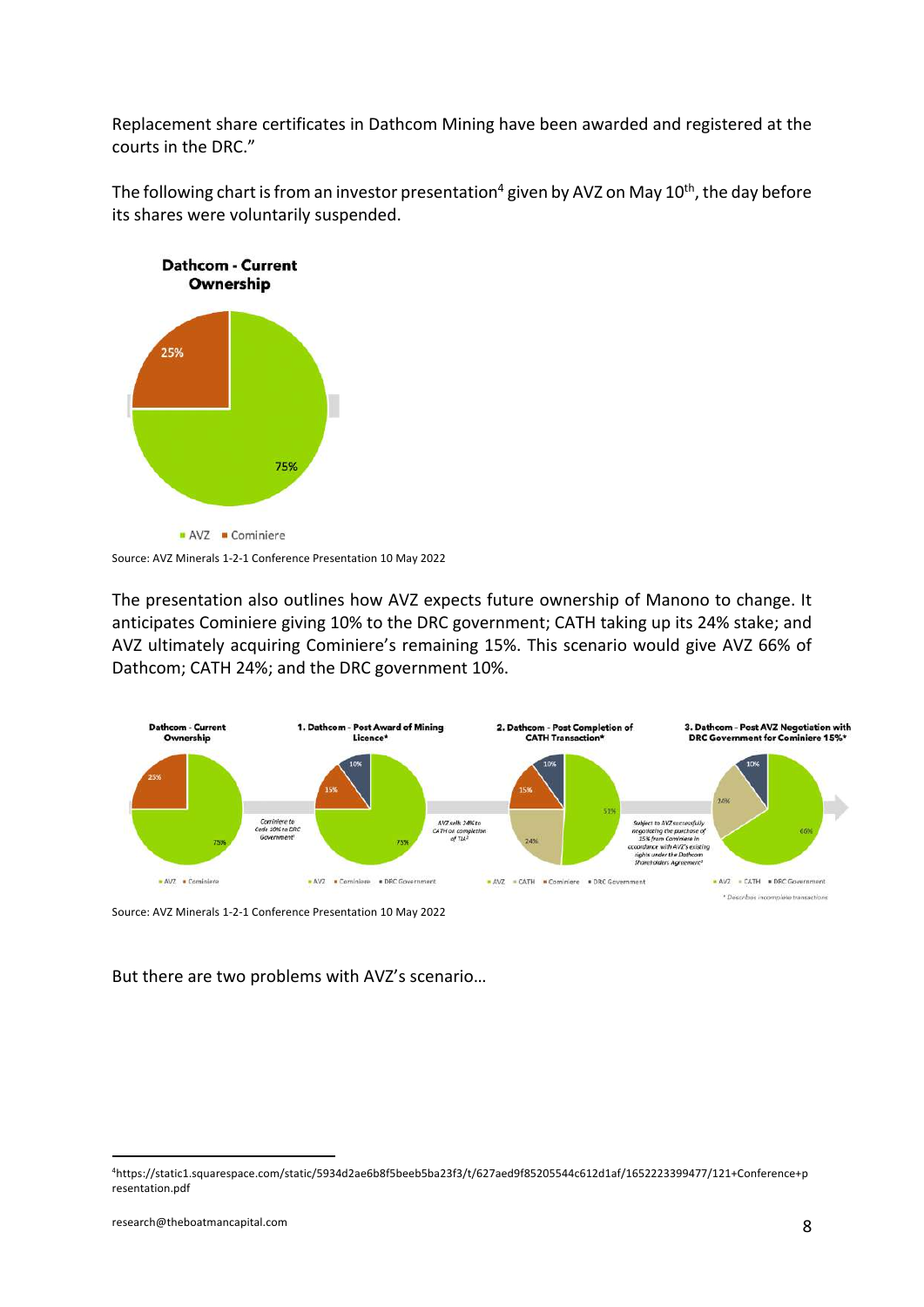#### **Problem 1: Dathomir Says It Hasn't Sold To AVZ**

According to a story published by *Africa Intelligence*<sup>5</sup> , the Lubumbashi High Court issued a ruling in December that cancelled AVZ's share purchase from Dathomir. The court reportedly found that a share certificate created on 30 August 2021 showing AVZ owning 75% of Dathcom had been forged. The court ruled that this share certificate was to be destroyed.

Zijin Mining (more on them later) emphasised this point in its press release<sup>6</sup> of May 9<sup>th</sup>: "It has been learned that the transfer of a 15% interest in Dathcom between Dathomir and AVZ was terminated by a court of law upon Dathomir's application, due to significant defects in the original transaction process. Dathomir still holds good legal title to a 15% interest in Dathcom."

Cominiere, AVZ's partner in the Manono project, also appears to believe that the Dathomir deal was cancelled. The Boatman Capital has obtained the minutes for Cominiere's annual general meeting in April, which explain that Cominiere had loaned a 5% stake to Dathomir in 2018 and that this was now to be returned.

### **COMINIERE SA**

Société Anonyme avec Conseil d'Administration RCCM: CD/KIN/RCCM/14-B-5938- Id. Nat. 01-128-N57838Y Capital social: 1.000.000.000 CDF Siège social : Kinshasa Avenue Colonel EBEYA nº 56, Immeuble Bon Coin, Appartement n° 8 - Commune de la Gombe République Démocratique du Congo

### PROCES-VERBAL DES DELIBERATIONS DE L'ASSEMBLEE GENERALE ORDINAIRE ANNUELLE DE LA COMINIERE SA DU 26 AVRIL 2022

<sup>5</sup> https://www.africaintelligence.com/mining-sector\_courts-and-advisory/2022/04/26/several-paths-forward-for-giant-manono-lithiumproject,109780529-evg

<sup>6</sup> https://www.zijinmining.com/news/118835.htm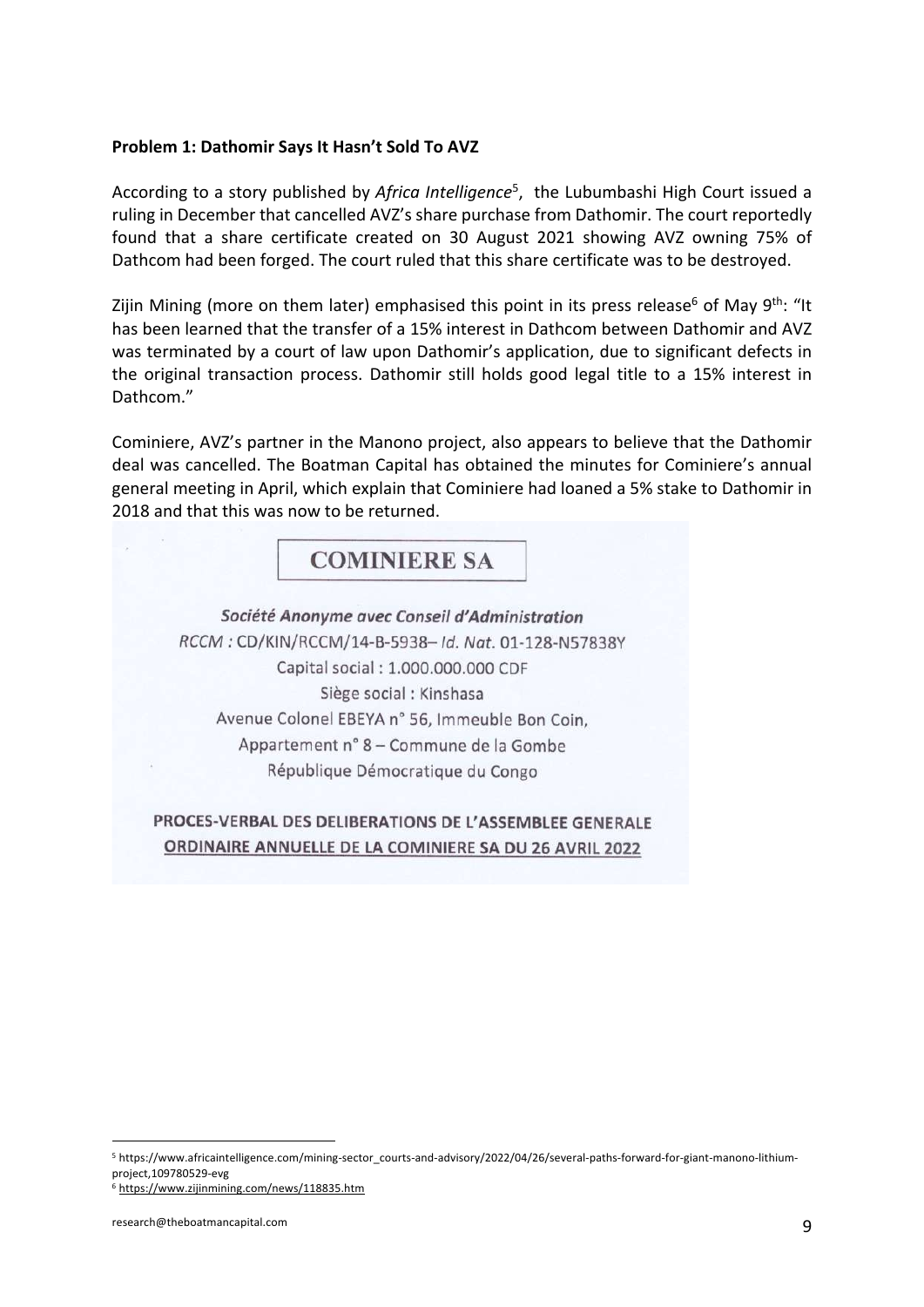Président l'a rassuré en indiquant que le litige est né précisément sur un pourcentage qui comprenait aussi les 5% querellés avant que les actions ne soient vendues à AVZ. En d'autres termes, la vente des Actions à AVZ ne devait pas se faire sur le patrimoine querellé jusqu'au règlement du litige. Le Représentant a pris acte de cette précision qui leur échappait.

Par ailleurs, sur ces entrefaites, l'Assemblée a appris la malicieuse intention de DATHOMIR de céder 15% à un autre partenaire alors qu'il doit restituer à la COMINIERE les 5% lui prêtés en son temps. Le Directeur Général est intervenu pour préciser et assurer l'Assemblée Générale que DATHOMIR s'est rétracté sur cette vente.

Pour ce faire, l'Assemblée a approuvé ce règlement à l'amiable entre COMINIERE et MMC-S et a recommandé à la Direction Générale d'exiger de DATHOMIR, par tous les moyens, la restitution sans délai de 5% lui prêtés.

Translation: "The Assembly learned of the malicious intention of DATHOMIR to cede 15% to another partner when it must return to COMINIERE the 5% lent to it. The Managing Director intervened to clarify and assure the General Assembly that DATHOMIR had backed out of this sale."

The minutes show that this 5% stake was to be sold to MMCS, which ironically was the original Manono license holder who had it stripped under dubious circumstances.

We have independently confirmed that Cominiere did loan Dathomir the 5% stake in 2018. This is an extract from the contract:

paiement des honoraires dûs au Cabinet-conseil et les frais d'instance de l'arbitrage de la<br>Chambre, du Commerce, International Chambre du Commerce International en contre partie du nantissement de 5%<br>actions de l'Empruntaur dans DATUCOM MINIME partie du nantissement de 5% actions de l'Emprunteur dans DATHCOM MINING SA. Etant donné que la COMINIERE SA fonctionne à ce jour sans Conseil d'Administration, nous sollicitons la tenue d'une Assemblée Générale Extraordinaire des actionnaires<br>pour consentir ce nantissement pour consentir ce nantissement. Nous vous prions d'agréer, Excellences, Madame et Monsieur les Ministres,

l'expression de not PartaRe considération. thanase MWAMBA MISAO Directeur G **FILE**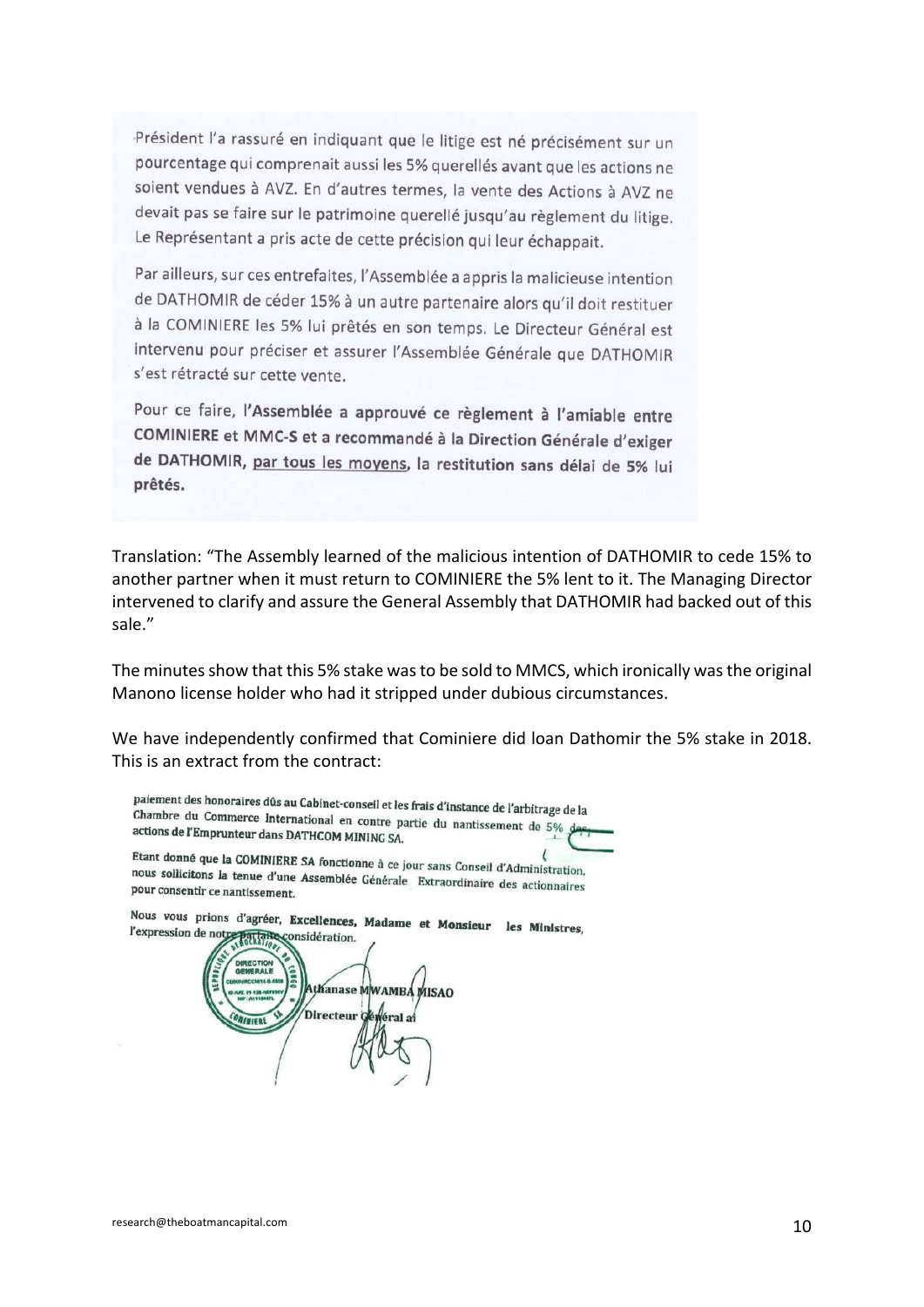In a statement<sup>7</sup> released on May 4th, AVZ makes reference to a decision by 'Le Tribunal de Grande Instance' on an application brought by Dathomir "regarding the validity of a share certificate and an extract of a shareholders' registry from Dathcom". AVZ has said that the Tribunal judgement is not valid for several reasons and the claim has been "pursued vexatiously and without foundation or merit".

So, the current situation is that AVZ claims it owns Dathomir's 15% shareholding in Manono but Dathomir appears to disagree and the transaction was reportedly voided by a DRC court. Separately, it appears that one-third of the Dathomir stake is actually owed to Cominiere.

Although the court ruling was reportedly in December, AVZ does not appear to have made any disclosures to shareholders about the dispute until May  $4<sup>th</sup>$ . Neither does it appear that AVZ has told investors that 5% of the Dathomir stake may be owed to Cominiere.

While AVZ clearly believes it owns 75% of the Manono project, Dathomir, Cominiere and the DRC courts believe otherwise. This is a materially significant dispute and we think that investors should have been given more detail and earlier.

#### **Problem 2: Zijin Has Bought 15% from Cominiere**

On 9 May 2022, Zijin Mining issued a press release<sup>8</sup> stating that it had acquired via a subsidiary a 15% stake in Dathcom and the Manono project from Cominiere. It said: "Following negotiations held between July and September 2021, COMINIERE agreed to transfer a 15% interest in Dathcom to Jincheng Mining, an affiliate of Zijin Mining, and a transfer agreement was signed."

The Boatman Capital has obtained a copy of the transaction contract and it confirms that Zijin is paying \$33.4 million for the stake (which raises separate questions about AVZ's valuation). The contract is signed by Athanase Mwamba Misao, director general of Cominiere.

<sup>7</sup>https://static1.squarespace.com/static/5934d2ae6b8f5beeb5ba23f3/t/6271bda6b1d40863e8cabc44/1651621287434/ASX+Annoucemen t+Decree+to+Award+Mining+Licence.pdf

<sup>8</sup> https://www.zijinmining.com/news/118835.htm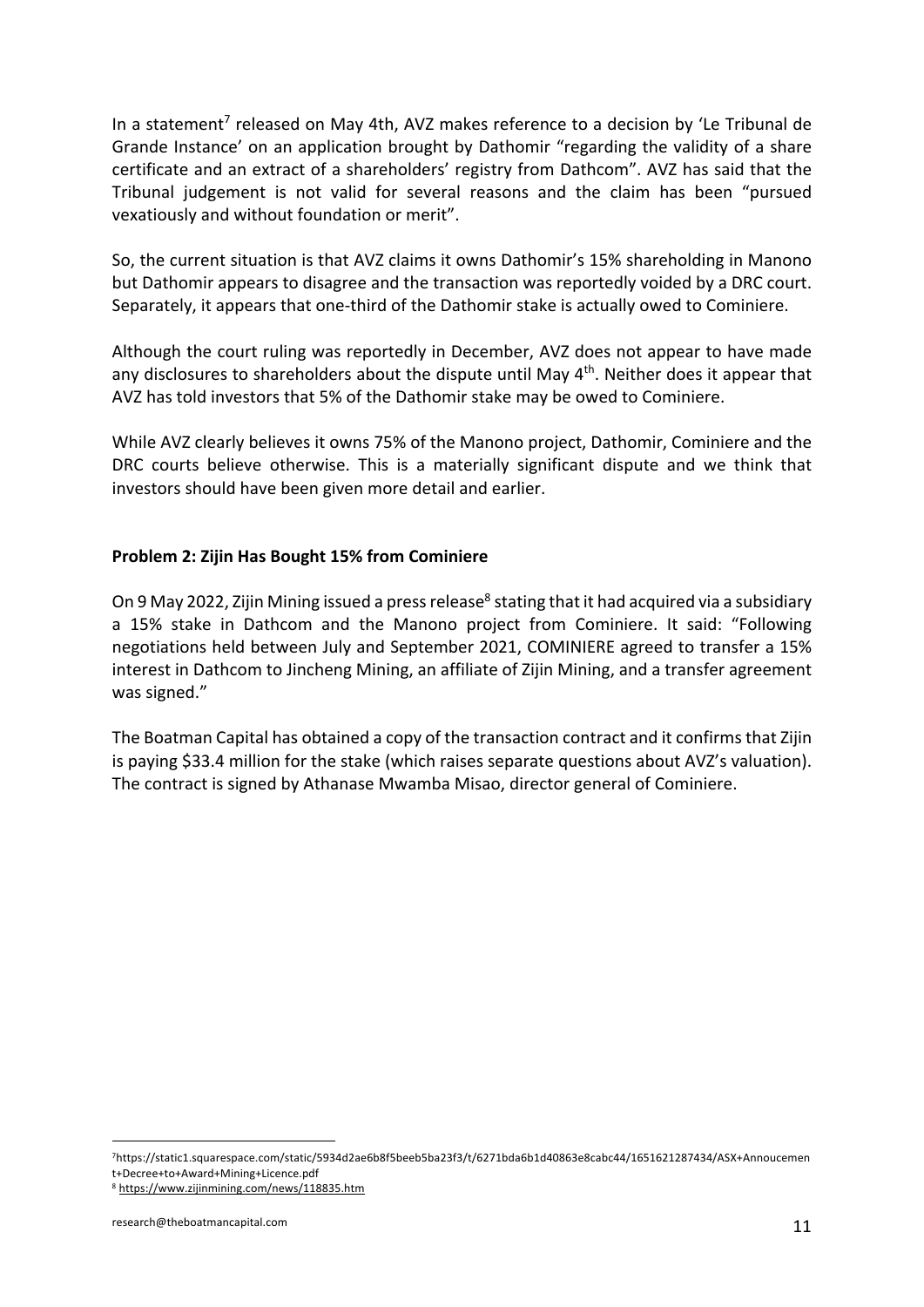#### **COMTRAT DE CESSION DES PARTS** 股份转让协议



ET

CONGOLAISE D'EXPLOITATION MINIERE, Société Anonyme, en abrégé,<br>OMINIERE SA » Immetriculée au registre de commerce et de crédit-mobile.<br>838Y DUCALLYBOCM/14-B-5938, Bumées Commerce et de crédit-mobile. **LA CONGOLAISE D'EXPLOITATION MINIERE, Société Anonyme, en abrégé,<br>Kinshasa n°CD/KIN/RCCM/14-B-5938, numéro d'identification de crédit-mobilier de<br>N57838Y, numéro Impôt A1113407L et augst d'identification nationale 03 1-de** "COMINIERE SA » liametriculée au registre de commerce et de crédit mobrégé,<br>Misshasa n°CD/KIN/RCCM/14-B-5938, numéro d'identification nationalitier de<br>Payenue Colonel Ebeya, huméro d'identification nationale de l'avenue Co **KINShasa n°CD/KIN/RCCM/14-B-9938, numéro d'identification nationale du registre de commerce et de crédit mobilier de<br>l'avenue Colonel Ebeys, Immeuble bon coin, Appartent de la crédit mobilier de<br>le représentée par Monsie** Navada N. numéro Impôt A1113407L et ayant son siège social situéne de l'avenue Colonel Ebeys, Immeuble bon coin, Appartement n° 8, Kinshas-Gonbe, Internet in the little and the presented par Monsieur Athanase MWAMBA MisaO, ravenue Colonel Ebeys, Immeuble bon coin, Appartement n° 8, Kinshase-Gombe, Intézim, 2011, 28. El intézim, 2011, 28. El intézim, 2011, 28. El intézim, 2012, 2012, 2012, 2012, 2012, 2012, 2012, 2012, 2012, 2012, 2012, 2012,

刚果矿业开发股份有限公司,简称"COMINIERE SA",商业注册登记号为<br>CD/KIN/RCCM/14-B-5938,国家签定号为01-128-N5783RV,商业注册登记号为 为总经理Athanase MWAMBA MISAO先生。

Ci-après dénommée c / partie Cédante », d'une part.<br>共为一方,以下简称"转让方" 其为一方, 以下简称"转让方"。

及 2. JIN CHENG MINING COMPANY LIMITED, filiale de ZINJIN MINING,<br>immatriculée sous le numéro 1681367, ayant son siège social situé en Vietne Services Centre. Wickham immatriculée sous le numéro 1681367, ayant son siège social situé au Vista Corporate<br>Services Centre, Wickhams cay II, Road Town Tortola. VG 1110, IT. The représentée nat VIIANO, Services Centre, Wickhame cay II, Road Town Tortola, VG 1110, Hongkong, ici représentée par HUANG XIAOHONG. tradition par HUANG XIAOHONG.<br>金城町业有限公司,紫金矿业子公司,公司注册编号为 1681367,注册地址为<br>Vistra Corporate Services Centre, Wickhams Cay II, Road Tour, T. Vistra Corporate Services Centre, Wickhams Cay II, Road Town, Tortola, VG1110,

### Ci-après dénommée : « la Partie Cessionnaire », d'autre part.<br>其为另一方,以下简称"受让方"。 其为另一方, 以下简称"受让方"

Le COMINIERE SA et ZUIN MININ sont collectivement dénommée les aparties Le COMINIERE SA et ZUIN MININ UNIT

ILEST PREMABLEMENT EXPOSE CE QUI SLIT :<br>滋协议如下:

This deal would appear to scupper AVZ's plan, as detailed in its May 10<sup>th</sup> presentation shown above, to buy the Cominiere stake itself.

 $.4549$ 

AVZ said on May 11th that Zijin was seeking arbitration at the International Chamber of Commerce in Paris (ICC) to be recognised as a shareholder of Dathcom. AVZ has said that any share transfer to Zijin would breach its pre-emptive rights and would therefore be invalid.

The company said<sup>9</sup>: "The request for arbitration is merely another attempt by Jin Cheng to press the allegation it has been ventilating in the media that it acquired a 15% shareholding in Dathcom from La Congolaise D'Exploitation Miniere SA (Cominiere). As previously disclosed to ASX on 4 May 2021<sup>10</sup>, any purported transfer of the 15% interest to Jin Cheng would be a

<sup>9</sup>https://static1.squarespace.com/static/5934d2ae6b8f5beeb5ba23f3/t/627b2480275cfe67356d8e5a/1652237441827/11052022+Arbitrat ion+request.pdf

<sup>10</sup> Actually 2022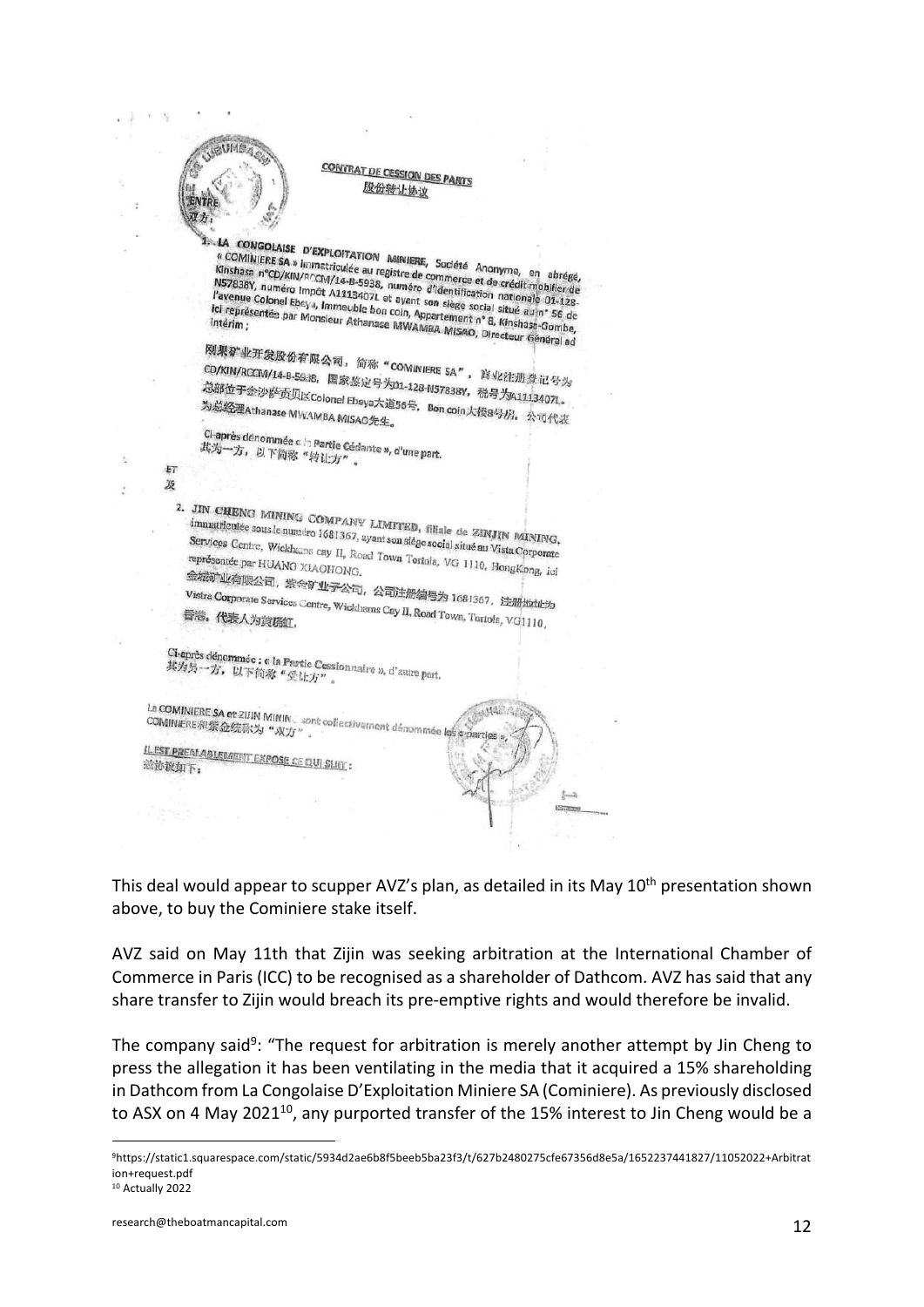material breach of the pre-emptive rights contained in the existing Dathcom Shareholders Agreement, invalid and of no force or effect."

Zijin has countered<sup>11</sup> that its deal was signed off by the DRC Ministry of Portfolio in September 2021, which said it was in compliance with any pre-emptive rights provisions. According to Zijin, AVZ has "refused to convene board meetings or shareholders' meetings and filed two lawsuits" to block the deal.

Zijin claims that in November 2021, the Commercial Court of Lubumbashi rejected AVZ's complaint and approved the Zijin deal. The court rejected another complaint brought by AVZ in January 2022.

In summary, Cominiere's sale of a 15% stake in the Manono project appears to be a done deal. If, as AVZ asserts, this breaches its pre-emptive rights it will be for AVZ to litigate this, although its attempts to do so in the DRC may already have failed.

Once again, it appears that AVZ failed to mention this materially significant dispute to its investors. It must have known about this issue since at least last September and has engaged in litigation (and apparently lost) without, it seems, making a disclosure to shareholders until May 2022.

#### **Who Will Own Manono?**

If we assume Zijin Mining owns 15% of Dathcom and Dathomir has not sold to AVZ, this is what the current situation looks like (before the CATH deal completes).



AVZ has repeatedly said that it owns the Dathomir stake in Dathcom and that Zijin has no rights to the Cominiere stake. But it looks to us that AVZ is on the back foot in this situation.

<sup>11</sup> https://www.zijinmining.com/news/118835.htm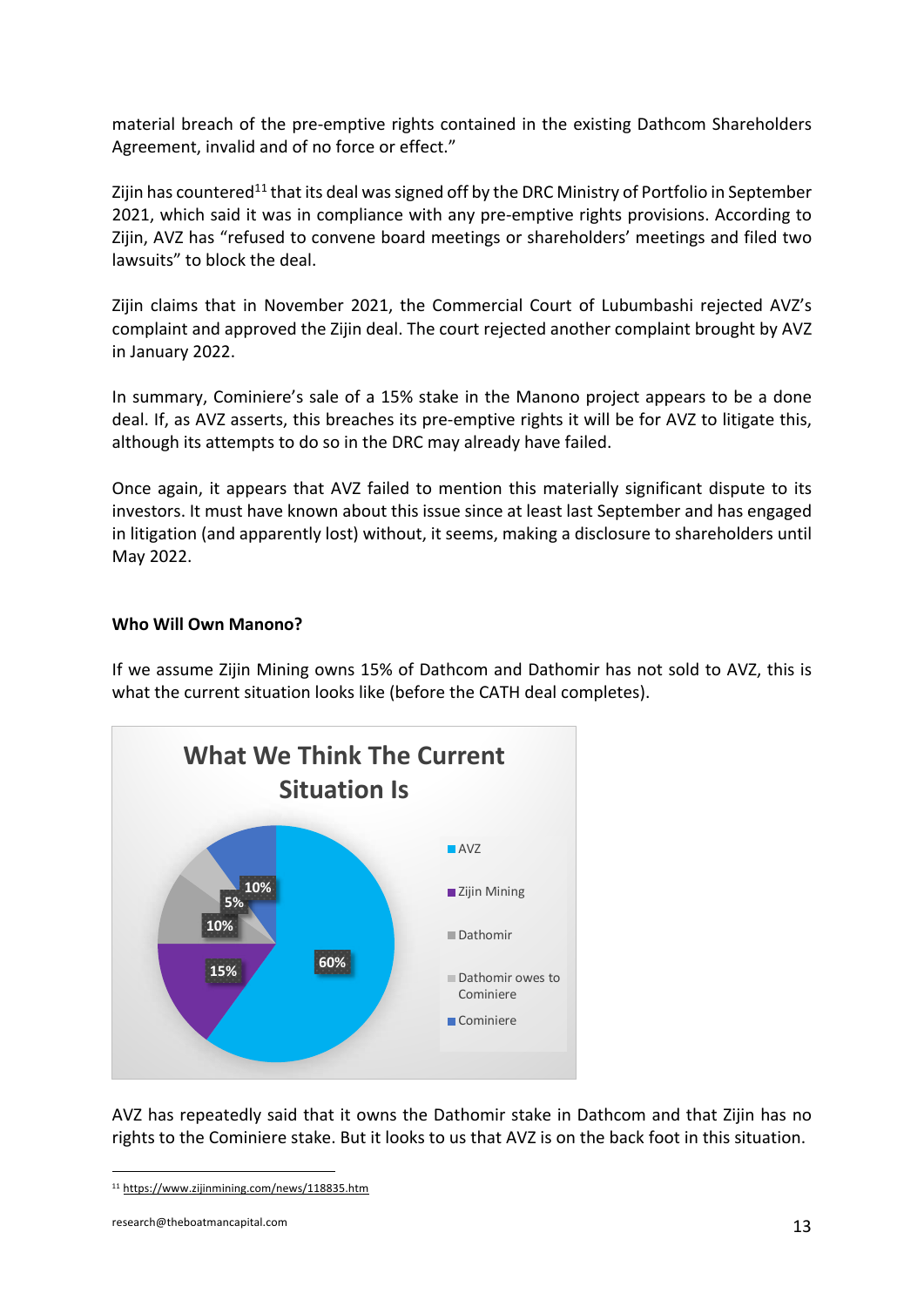The Zijin deal is already inked and Dathomir is reportedly winning the battle in the DRC. We think that, at best, AVZ faces months or years of legal fights to block Zijin Mining and to claim shares from Dathomir Mining Resources. At worst, AVZ will lose control of the Manono project.



If this does play out negatively for AVZ, this is what the shareholding structure will look like:

AVZ would be left with just 36% of the project. As Zijin rather ominously notes in its press release: "AVZ will no longer have an absolute controlling interest in Dathcom."

#### **The Chinese Burn**

The original Dathcom/Manono deal was structured by Cong Mao Huai (aka Simon Cong). Cong was the representative of Dathomir Mining Resources and he features prominently in the Global Witness lithium report and recent investigative journalism coverage of the DRC $^{12}$ .

Cong is believed to have arranged for Zhejiang Huayou Cobalt to make a large investment in AVZ in 2017 and the Chinese battery maker currently owns a 6.27% stake<sup>13</sup>. Suzhou Group, which includes Suzhou CATH Energy Technologies (CATH), owns a further 7.29% of AVZ and is in the process of acquiring 24% of the Manono project. Huayou and CATH therefore hold nearly 14% of AVZ's shares directly and are therefore able to exert pressure and influence from within the company.

<sup>12</sup> https://www.bloomberg.com/news/features/2021-11-28/africa-s-biggest-data-leak-reveals-china-money-role-in-kabila-s-congo-looting 13https://static1.squarespace.com/static/5934d2ae6b8f5beeb5ba23f3/t/622ee5e5144cda6e419d3f74/1647240678082/202202+- +AVZ+Top+20+Shareholder+28+February+2022.pdf